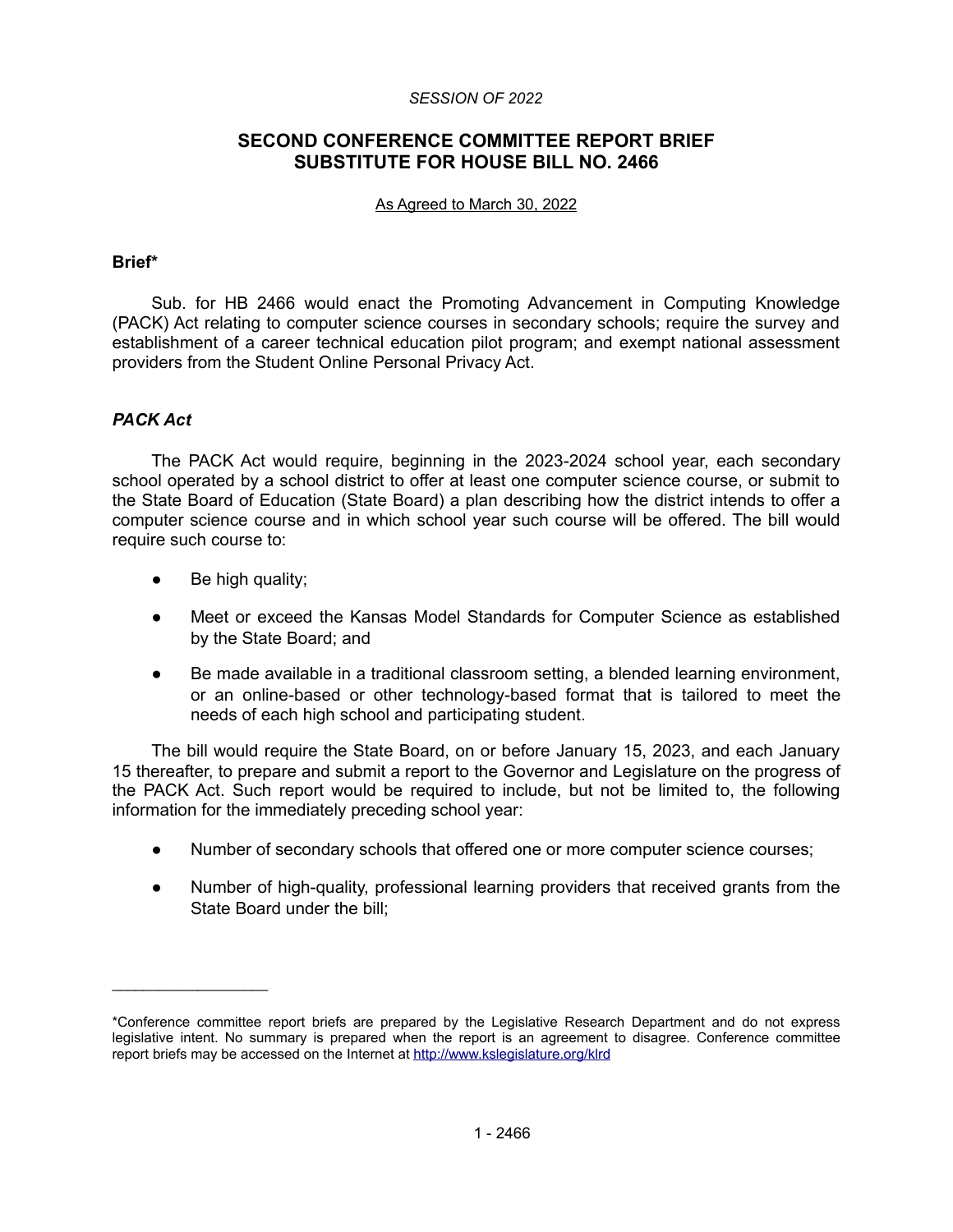- Number of teachers prepared by high-quality professional learning providers;
- Number of teachers teaching computer science courses compared to number of teachers prepared by learning providers; and
- Number of students reached by high-quality learning providers.

The bill would sunset the reporting requirements on July 1, 2025.

# *Computer Science Pre-service Educator Program*

The Computer Science Pre-service Educator Program (Program) would authorize the Kansas Board of Regents (KBOR) to provide scholarships, not to exceed \$1,000, to pre-service teachers working towards a degree in elementary or secondary education and to licensed teachers who complete one course in computer science while enrolled in a state educational institution, community college, or certain not-for-profit institution of postsecondary education. The bill would require the KBOR to prioritize for receipt of scholarships those candidates from underrepresented groups and those candidates who agree to teach computer science in rural schools and in schools with higher percentages of students from underrepresented groups. The bill would authorize the KBOR to coordinate with postsecondary educational institutions to develop pathways in computer science education for pre-service teachers to obtain a certification to teach computer science. The bill would require the KBOR to adopt rules and regulations necessary to implement the Program, including requirements for scholarship eligibility and applications.

# *State Board of Education Grants*

The bill would also authorize the State Board, subject to appropriations, to award grants to high-quality professional learning providers to develop and implement professional development programs for teachers to teach computer science courses. The bill would require such learning providers to submit an application to the State Board for receipt of a grant. If a grant is received, the learning provider would be required to use it for one of the following purposes:

- Providing high-quality professional learning;
- Credentialing for computer science teachers;
- Supporting computer science professional learning;
- Creating resources to support implementation of the bill;
- Student recruitment; and
- Development of teacher preparation programs.

The bill would require any such learning provider that receives a grant to provide an annual report to the State Board to include certain information. The bill would require the State Board to prioritize for the receipt of grants: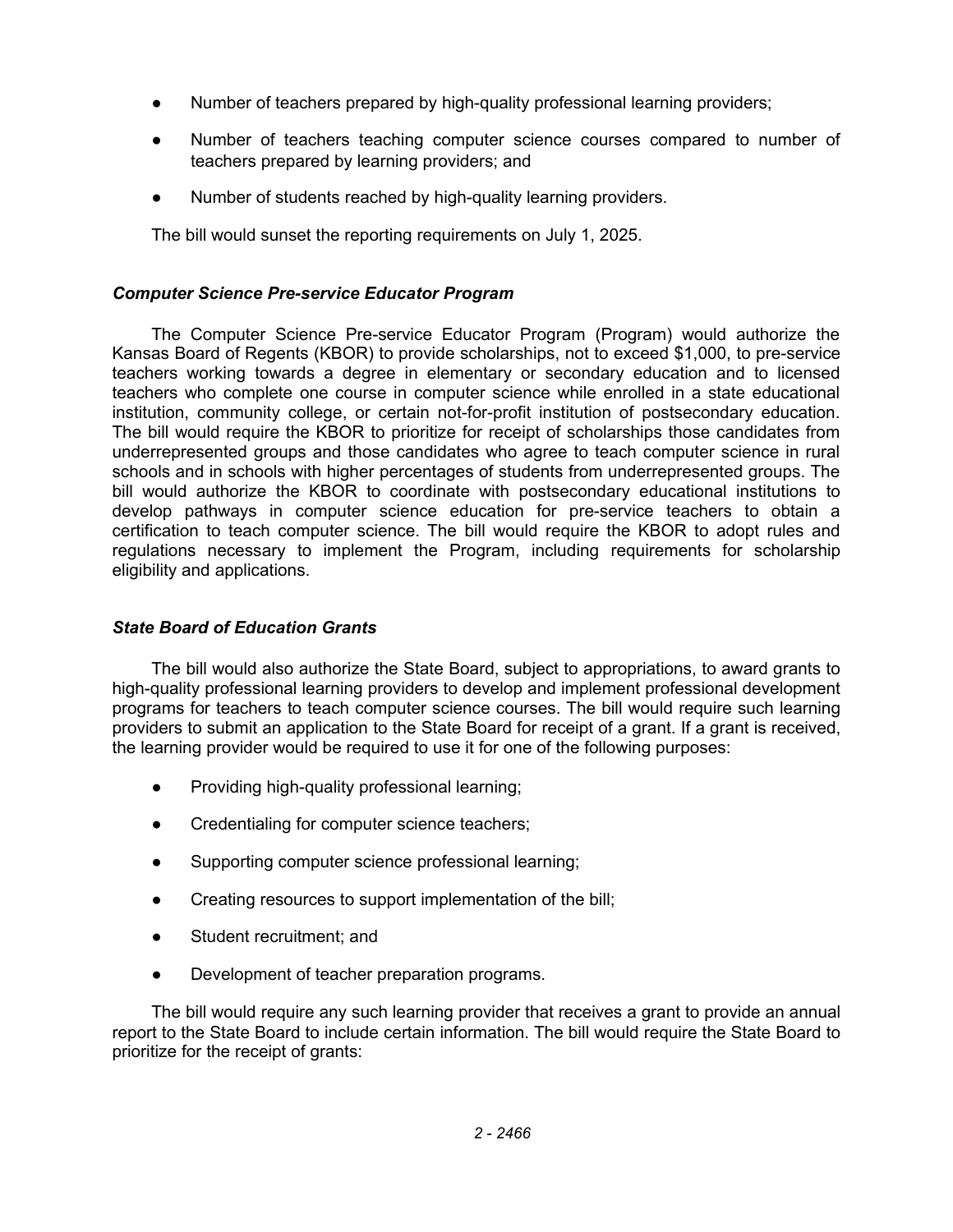- School districts that work in partnership with providers of high-quality professional learning;
- Proposals that describe strategies to enroll female students, students from marginalized racial and ethnic groups underrepresented in computer science, students eligible for free and reduced-price meals, students with disabilities, and students who are English language learners; and
- Proposals from rural or urban areas that experience difficulties providing computer science offerings.

# *Career Technical Education Survey and Pilot Program*

The bill would require the Kansas State Department of Education to conduct a survey of high-value credential and standard career and technical educations courses offered to students enrolled in public high schools for the purpose of determining the needs for secondary career technical education credentialing. The survey would determine the following:

- Career and technical education pathway courses offered for high school credit;
- Concurrent enrollment partnership and duel enrollment courses offered for high school and college credit;
- What concurrent enrollment partnership and dual enrollment courses are offered by high schools, community colleges, or technical colleges;
- What career and technical education courses are offered by high schools that will not lead to credentialing;
- Number of students with documented accommodations who are not enrolled in a gifted program;
- First-time pass rate of students who have earned approved standard career and technical education credentials in the prior three years;
- First-time pass rate of students who have earned approved high-value credentials in the prior three years;
- Credentials earned in the prior three years and number of students who earned such credentials; and
- Amount paid by school districts for students to take credential exams.

The Kansas State Department of Education would be required to compile the results of said survey and present the results to the House Committee on Education and the Senate Committee on Education on or before January 15, 2023.

The bill would require that, on or before July 31, 2023, and on each July 31 thereafter, that the State Board review and approve a list of high-value industry-recognized credentials and a list of standard industry-recognized credentials. The bill would require the list be prepared by a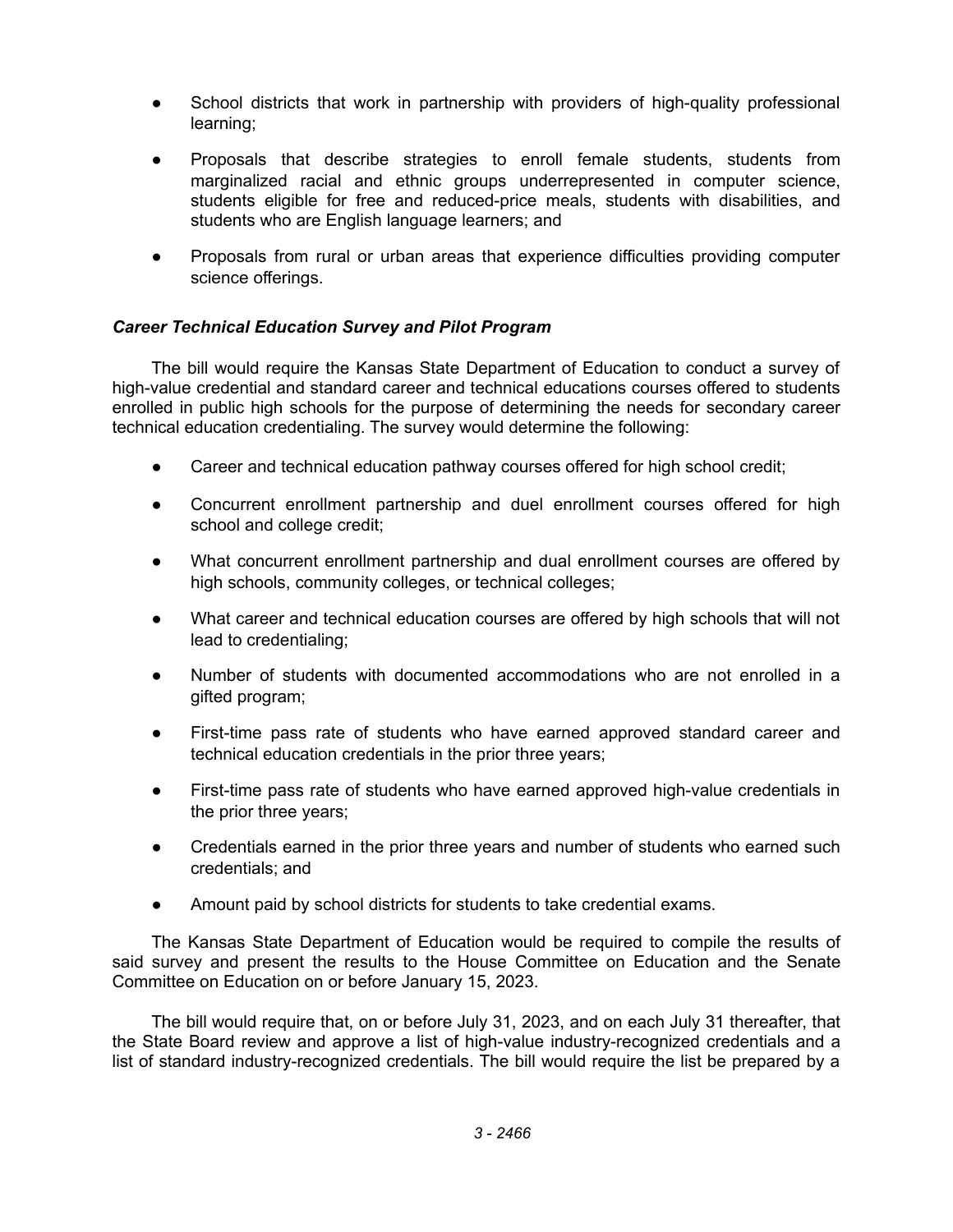committee established by the State Board that includes representatives from the following organizations:

- Association of Community College Trustees;
- Kansas Technical Education Authority;
- Kansas Technical College Association; and
- Kansas Association of School Boards.

The bill would require the State Board to establish the Secondary Career Technical Education Credentialing and Student Transitioning to Employment Success Pilot Program for the 2023 academic school year that targets high school students with documented accommodations who are not enrolled in a gifted program. For such students located within the Washburn Institute of Technology service area, the following would occur:

- Washburn Institute of Technology would receive a \$20,000 stipend for additional counseling services for eligible students and additional coordination services with participating high schools;
- Participating high schools would receive a \$500 stipend for additional student counseling service and coordination with Washburn Institute of Technology; and
- Participating high schools would be reimbursed for the cost of the credential exam for any participating student who takes a credential exam.

The bill would require a preliminary report from participating school districts and the Washburn Institute of Technology to be presented to the House Committee on Education and the Senate Committee on Education on or before February 1, 2023. The bill details elements that would be required to be contained within the report.

# *Student Online Private Protection Act*

The bill would also amend the Student Online Personal Protection Act to exclude national assessment providers that administer college and career readiness assessments from the definition of "operator." The bill would permit a national assessment provider to administer a college and career readiness assessment questionnaire or survey to any student enrolled in grades K-12 without prior written permission from such student's parent or guardian.

# **Conference Committee Action**

The second Conference Committee agreed to add the contents of HB 2631, as amended by the House Committee of the Whole, to Sub. for HB 2466, as amended by the Senate Committee on Education, with amendments removing the original contents of Section 1 of HB 2631 pertaining to the establishment and operation of a career technical education pilot program and replacing it with new language requiring the Kansas State Department of Education to conduct a survey and establish a career technical education pilot program.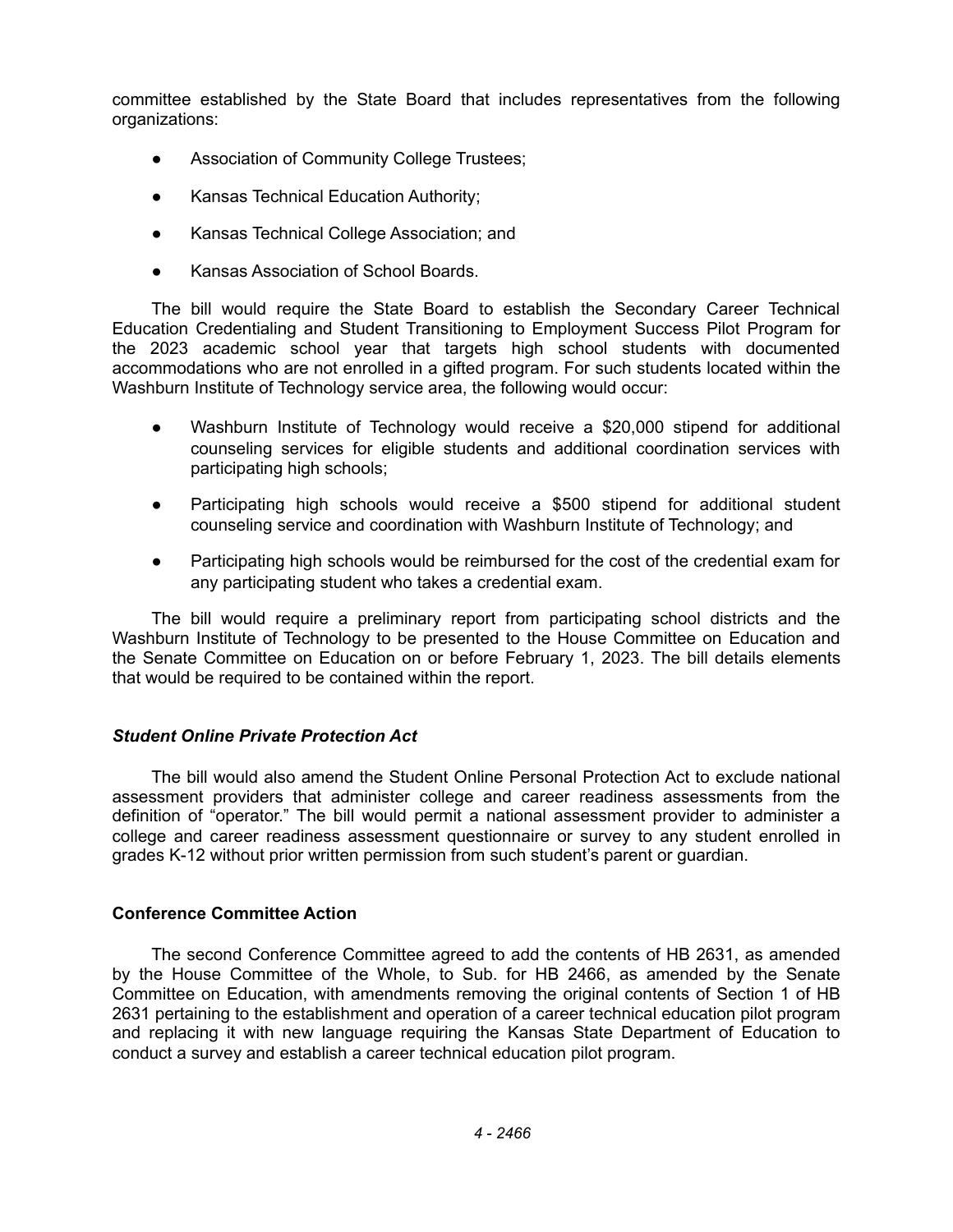### **Background**

The second Conference Committee agreed to add the contents of HB 2631, as amended by the House Committee of the Whole, to Sub. for HB 2466, as amended by the Senate Committee on Education, with amendments removing the original contents of Section 1 of HB 2631 pertaining to the establishment and operation of a career technical education pilot program and replacing it with new language requiring the Kansas State Department of Education to conduct a survey and establish a career technical education pilot program.

### *Sub. for HB 2466 (Computer Science)*

HB 2466 was introduced by Representative Huebert.

### *House Committee on Education*

In the House Committee hearing on HB 2466, Representative Huebert and representatives of CODE.org, Cornerstone Data, FlagshipKansas.Tech, the Kansas Association of Community Colleges, the KBOR, and Kansas State University testified as **proponents**. Proponents generally discussed the need for Kansas students to be prepared for a workforce that requires computer science skills and the need for Kansas teachers to provide students with such skills. Proponents provided information on jobs within the technology sector that are available for Kansas graduates.

Representatives of the Kansas National Education Association, the Kansas State Department of Education, and the United School Administrators of Kansas testified as **opponents**. Opponents generally stated concerns with provisions in the bill requiring students to pass a computer science course as a requirement for graduation from high school.

Representatives of the Independent College Association and the Kansas Association of School Boards provided neutral testimony.

Written-only proponent testimony was provided by the Kansas Chamber, Wichita Regional Chamber of Commerce, and Wichita State University. Written-only opponent testimony was provided by a representative of the Kansas School Superintendents Association. Written-only neutral testimony was provided by representatives of the Kansas Parent Teacher Association and Game On for Kansas Schools.

The House Committee amended the bill to:

- Remove provisions requiring students to earn one unit of credit in an approved high school computer science course for graduation from high school;
- Remove provisions appropriating \$1.0 million dollars from the State General Fund to the Kansas State Department of Education for grants to professional learning providers;
- Remove provisions appropriating \$1.0 million dollars from the State General Fund to the KBOR for scholarships for teachers;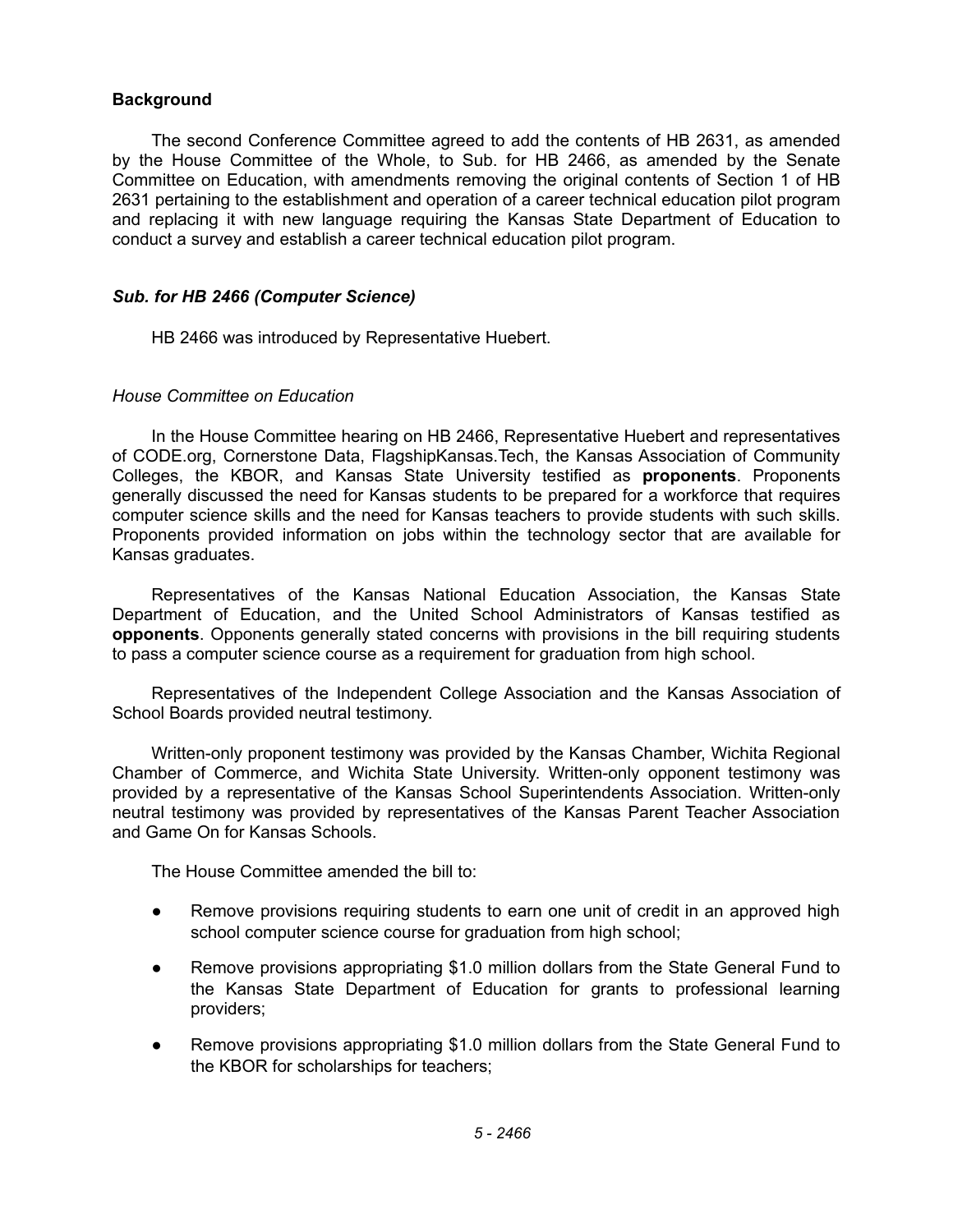- Require the State Board to prepare and submit reports to the Governor and Legislature regarding progress of the PACK Act;
- Establish the Computer Science Pre-service Teacher Educator Program (Program);
- Make licensed teachers eligible for the receipt of scholarships under the Program; and
- Make eligible for the receipt of scholarships under the Program those pre-service or licensed teachers enrolled in certain not-for-profit institutions of higher education.

[*Note:* The Conference Committee retained the House Committee amendments.]

The House Committee recommended a substitute bill be passed.

### *Senate Committee on Education*

In the Senate Committee hearing, **proponent** testimony was provided by Representative Huebert and a representative of the Kansas Association of School Boards. Proponents generally discussed the need for Kansas students to be prepared for a workforce that requires computer science skills and the need for Kansas teachers to provide students with such skills. Written-only proponent testimony was provided by representatives of the Code.org Advocacy Coalition, FlagshipKansas.Tech, Kansas Chamber of Commerce, Kansas Independent College Association, Kansas State Board of Education, and Wichita Regional Chamber of Commerce.

**Opponent** testimony was provided by a representative of the Kansas National Education Association. The opponent generally stated the cause of opposition was the reporting requirement, which is the purview of the State Board rather than the Legislature.

The Senate Committee amended the bill to make the required course offerings applicable to all secondary schools rather than solely high schools. [*Note:* The Conference Committee retained this provision.]

# *Fiscal Information*

No updated fiscal note on the substitute bill was available at the time of Senate Committee action.

# *HB 2631 (Career Technical Education Pilot Program)*

The bill was introduced by the House Committee on Appropriations at the request of Representative Murphy.

# *House Committee on Education*

In the House Committee hearing, representatives of the Education Services Staff Development Association of Central Kansas, Kansas Association of Community Colleges Trustees, Stafford High School, and USD 216 Deerfield provided **proponent** testimony.